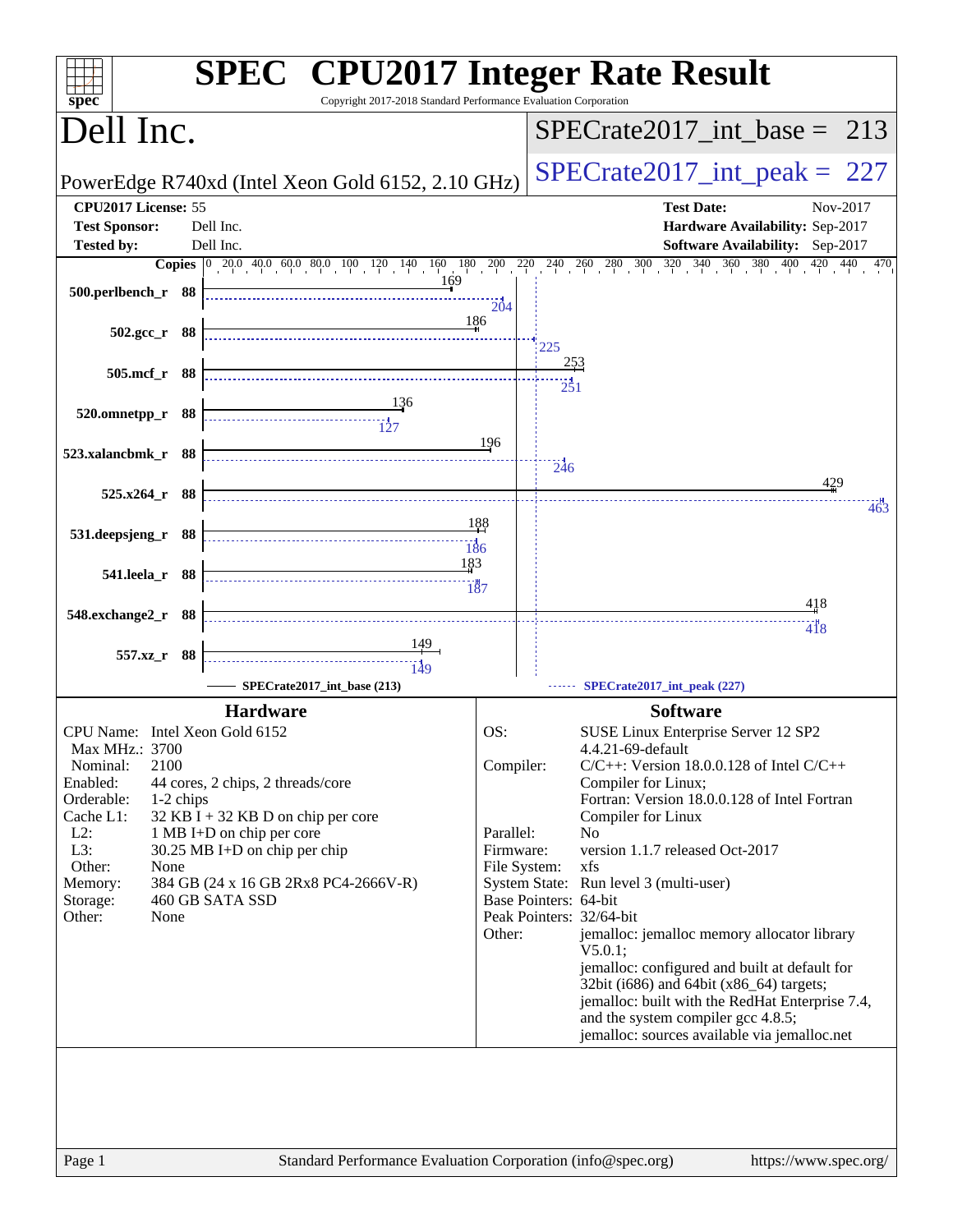|          | <b>SPEC CPU2017 Integer Rate Result</b>                         |
|----------|-----------------------------------------------------------------|
| $Spec^*$ | Copyright 2017-2018 Standard Performance Evaluation Corporation |
|          | Dell Inc.<br>SPECrate2017 int base = $213$                      |

PowerEdge R740xd (Intel Xeon Gold 6152, 2.10 GHz)  $\left|$  [SPECrate2017\\_int\\_peak =](http://www.spec.org/auto/cpu2017/Docs/result-fields.html#SPECrate2017intpeak) 227

# **[CPU2017 License:](http://www.spec.org/auto/cpu2017/Docs/result-fields.html#CPU2017License)** 55 **[Test Date:](http://www.spec.org/auto/cpu2017/Docs/result-fields.html#TestDate)** Nov-2017

**[Test Sponsor:](http://www.spec.org/auto/cpu2017/Docs/result-fields.html#TestSponsor)** Dell Inc. **[Hardware Availability:](http://www.spec.org/auto/cpu2017/Docs/result-fields.html#HardwareAvailability)** Sep-2017 **[Tested by:](http://www.spec.org/auto/cpu2017/Docs/result-fields.html#Testedby)** Dell Inc. **[Software Availability:](http://www.spec.org/auto/cpu2017/Docs/result-fields.html#SoftwareAvailability)** Sep-2017

### **[Results Table](http://www.spec.org/auto/cpu2017/Docs/result-fields.html#ResultsTable)**

|                                                  | <b>Base</b>   |                |       |                |       | <b>Peak</b>    |       |               |                |              |                |              |                |              |
|--------------------------------------------------|---------------|----------------|-------|----------------|-------|----------------|-------|---------------|----------------|--------------|----------------|--------------|----------------|--------------|
| <b>Benchmark</b>                                 | <b>Copies</b> | <b>Seconds</b> | Ratio | <b>Seconds</b> | Ratio | <b>Seconds</b> | Ratio | <b>Copies</b> | <b>Seconds</b> | <b>Ratio</b> | <b>Seconds</b> | <b>Ratio</b> | <b>Seconds</b> | <b>Ratio</b> |
| $500.$ perlbench_r                               | 88            | 825            | 170   | 831            | 169   | 828            | 169   | 88            | 687            | 204          | 688            | 204          | 686            | 204          |
| $502.\text{gcc}$ <sub>r</sub>                    | 88            | 673            | 185   | 665            | 187   | 670            | 186   | 88            | 552            | 226          | 553            | 225          | 554            | 225          |
| $505$ .mcf r                                     | 88            | 549            | 259   | 562            | 253   | 562            | 253   | 88            | 566            | 251          | 566            | 251          | 567            | 251          |
| 520.omnetpp_r                                    | 88            | 850            | 136   | 846            | 136   | 850            | 136   | 88            | 911            | 127          | 914            | 126          | 912            | <u>127</u>   |
| 523.xalancbmk r                                  | 88            | 474            | 196   | 474            | 196   | 475            | 196   | 88            | 378            | 246          | 378            | 246          | 377            | 246          |
| 525.x264 r                                       | 88            | 360            | 429   | 357            | 431   | 359            | 429   | 88            | 333            | 463          | 334            | 461          | 332            | 463          |
| $531.$ deepsjeng $_r$                            | 88            | 524            | 192   | 537            | 188   | 539            | 187   | 88            | 542            | 186          | 541            | 186          | 542            | <u>186</u>   |
| 541.leela r                                      | 88            | 798            | 183   | 806            | 181   | 796            | 183   | 88            | 779            | 187          | 783            | 186          | 775            | 188          |
| 548.exchange2_r                                  | 88            | 553            | 417   | 551            | 418   | 552            | 418   | 88            | 552            | 418          | 550            | 419          | 552            | <u>418</u>   |
| 557.xz r                                         | 88            | 590            | 161   | 638            | 149   | 638            | 149   | 88            | 640            | 148          | 639            | 149          | 639            | <u>149</u>   |
| $SPECrate2017\_int\_base =$<br>213               |               |                |       |                |       |                |       |               |                |              |                |              |                |              |
| $CDDC_{11}$ $4.2017$ $1.4$ $1.1$<br>$\mathbf{A}$ |               |                |       |                |       |                |       |               |                |              |                |              |                |              |

**[SPECrate2017\\_int\\_peak =](http://www.spec.org/auto/cpu2017/Docs/result-fields.html#SPECrate2017intpeak) 227**

Results appear in the [order in which they were run](http://www.spec.org/auto/cpu2017/Docs/result-fields.html#RunOrder). Bold underlined text [indicates a median measurement](http://www.spec.org/auto/cpu2017/Docs/result-fields.html#Median).

#### **[Submit Notes](http://www.spec.org/auto/cpu2017/Docs/result-fields.html#SubmitNotes)**

 The numactl mechanism was used to bind copies to processors. The config file option 'submit' was used to generate numactl commands to bind each copy to a specific processor. For details, please see the config file.

## **[Operating System Notes](http://www.spec.org/auto/cpu2017/Docs/result-fields.html#OperatingSystemNotes)**

Stack size set to unlimited using "ulimit -s unlimited"

### **[General Notes](http://www.spec.org/auto/cpu2017/Docs/result-fields.html#GeneralNotes)**

Environment variables set by runcpu before the start of the run: LD\_LIBRARY\_PATH = "/home/temi/cpu2017/lib/ia32:/home/temi/cpu2017/lib/intel64" LD\_LIBRARY\_PATH = "\$LD\_LIBRARY\_PATH:/home/temi/cpu2017/je5.0.1-32:/home/temi/cpu2017/je5.0.1-64" Binaries compiled on a system with 1x Intel Core i7-4790 CPU + 32GB RAM memory using Redhat Enterprise Linux 7.4 Transparent Huge Pages enabled by default Prior to runcpu invocation Filesystem page cache synced and cleared with: sync; echo 3> /proc/sys/vm/drop\_caches runcpu command invoked through numactl i.e.: numactl --interleave=all runcpu <etc>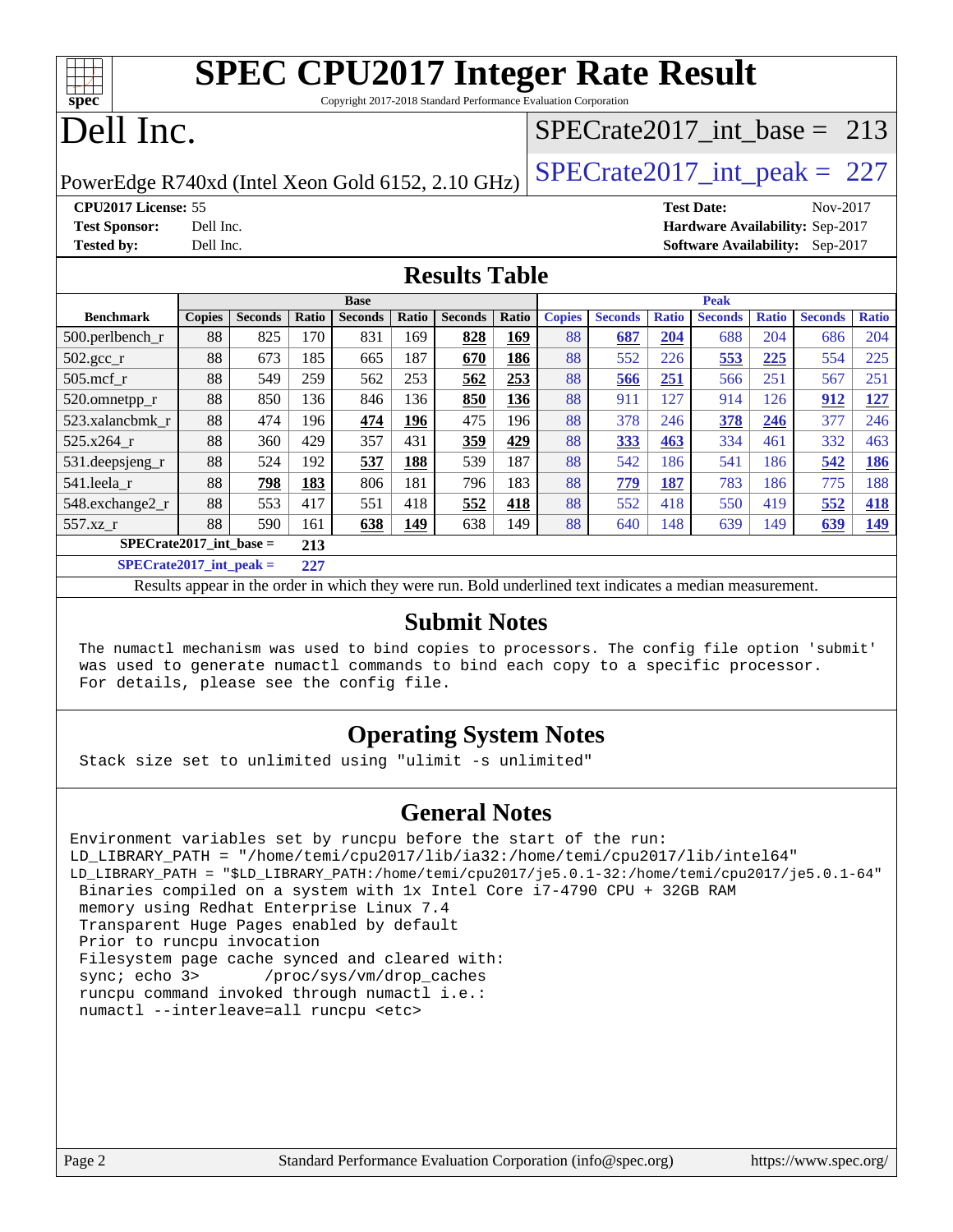| <b>SPEC CPU2017 Integer Rate Result</b><br>$spec^*$                                                                                                                                                                                                                                                                                                                                                                                                                                                                                                                                                                                                                                                                                                                                                                                                                                                                                                                                                                                                                                                                                                                                                                                                                                                                                                                                                                                                                                                                                                                                                                                                                                                                           | Copyright 2017-2018 Standard Performance Evaluation Corporation |                                            |                                                                                         |                       |          |
|-------------------------------------------------------------------------------------------------------------------------------------------------------------------------------------------------------------------------------------------------------------------------------------------------------------------------------------------------------------------------------------------------------------------------------------------------------------------------------------------------------------------------------------------------------------------------------------------------------------------------------------------------------------------------------------------------------------------------------------------------------------------------------------------------------------------------------------------------------------------------------------------------------------------------------------------------------------------------------------------------------------------------------------------------------------------------------------------------------------------------------------------------------------------------------------------------------------------------------------------------------------------------------------------------------------------------------------------------------------------------------------------------------------------------------------------------------------------------------------------------------------------------------------------------------------------------------------------------------------------------------------------------------------------------------------------------------------------------------|-----------------------------------------------------------------|--------------------------------------------|-----------------------------------------------------------------------------------------|-----------------------|----------|
| Dell Inc.                                                                                                                                                                                                                                                                                                                                                                                                                                                                                                                                                                                                                                                                                                                                                                                                                                                                                                                                                                                                                                                                                                                                                                                                                                                                                                                                                                                                                                                                                                                                                                                                                                                                                                                     |                                                                 | $SPECrate2017$ int base = 213              |                                                                                         |                       |          |
| PowerEdge R740xd (Intel Xeon Gold 6152, 2.10 GHz)                                                                                                                                                                                                                                                                                                                                                                                                                                                                                                                                                                                                                                                                                                                                                                                                                                                                                                                                                                                                                                                                                                                                                                                                                                                                                                                                                                                                                                                                                                                                                                                                                                                                             |                                                                 | $SPECrate2017\_int\_peak = 227$            |                                                                                         |                       |          |
| CPU2017 License: 55<br><b>Test Sponsor:</b><br>Dell Inc.<br>Dell Inc.<br><b>Tested by:</b>                                                                                                                                                                                                                                                                                                                                                                                                                                                                                                                                                                                                                                                                                                                                                                                                                                                                                                                                                                                                                                                                                                                                                                                                                                                                                                                                                                                                                                                                                                                                                                                                                                    |                                                                 |                                            | <b>Test Date:</b><br>Hardware Availability: Sep-2017<br>Software Availability: Sep-2017 |                       | Nov-2017 |
|                                                                                                                                                                                                                                                                                                                                                                                                                                                                                                                                                                                                                                                                                                                                                                                                                                                                                                                                                                                                                                                                                                                                                                                                                                                                                                                                                                                                                                                                                                                                                                                                                                                                                                                               | <b>Platform Notes</b>                                           |                                            |                                                                                         |                       |          |
| BIOS settings:<br>Sub NUMA Cluster enabled<br>Virtualization Technology disabled<br>System Profile set to Custom<br>CPU Performance set to Maximum Performance<br>C States set to Autonomous<br>C1E disabled<br>Uncore Frequency set to Dynamic<br>Energy Efficiency Policy set to Performance<br>Memory Patrol Scrub disabled<br>Logical Processor enabled<br>CPU Interconnect Bus Link Power Management disabled<br>PCI ASPM L1 Link Power Management disabled<br>Sysinfo program /home/temi/cpu2017/bin/sysinfo<br>Rev: r5797 of 2017-06-14 96c45e4568ad54c135fd618bcc091c0f<br>running on linux-bgfp Fri Nov 10 12:15:14 2017<br>SUT (System Under Test) info as seen by some common utilities.<br>For more information on this section, see<br>https://www.spec.org/cpu2017/Docs/config.html#sysinfo<br>From /proc/cpuinfo<br>model name : Intel(R) Xeon(R) Gold 6152 CPU @ 2.10GHz<br>"physical id"s (chips)<br>2<br>88 "processors"<br>cores, siblings (Caution: counting these is hw and system dependent. The following<br>excerpts from /proc/cpuinto might not be reliable.                           Use with caution.)<br>cpu cores $: 22$<br>siblings : 44<br>physical 0: cores 0 1 2 3 4 5 8 9 10 11 12 16 17 18 19 20 21 24 25 26 27 28<br>physical 1: cores 0 1 2 3 4 5 8 9 10 11 12 16 17 18 19 20 21 24 25 26 27 28<br>From 1scpu:<br>Architecture:<br>x86_64<br>$32$ -bit, $64$ -bit<br>$CPU$ op-mode( $s$ ):<br>Byte Order:<br>Little Endian<br>CPU(s):<br>88<br>On-line CPU(s) list:<br>$0 - 87$<br>Thread(s) per core:<br>2<br>22<br>Core(s) per socket:<br>Socket(s):<br>2<br>4<br>NUMA $node(s):$<br>Vendor ID:<br>GenuineIntel<br>CPU family:<br>6<br>85<br>Model:<br>Model name:<br>Stepping:<br>4 |                                                                 | $Intel(R) Xeon(R) Gold 6152 CPU @ 2.10GHz$ |                                                                                         |                       |          |
| Standard Performance Evaluation Corporation (info@spec.org)<br>Page 3                                                                                                                                                                                                                                                                                                                                                                                                                                                                                                                                                                                                                                                                                                                                                                                                                                                                                                                                                                                                                                                                                                                                                                                                                                                                                                                                                                                                                                                                                                                                                                                                                                                         | (Continued on next page)                                        |                                            |                                                                                         | https://www.spec.org/ |          |
|                                                                                                                                                                                                                                                                                                                                                                                                                                                                                                                                                                                                                                                                                                                                                                                                                                                                                                                                                                                                                                                                                                                                                                                                                                                                                                                                                                                                                                                                                                                                                                                                                                                                                                                               |                                                                 |                                            |                                                                                         |                       |          |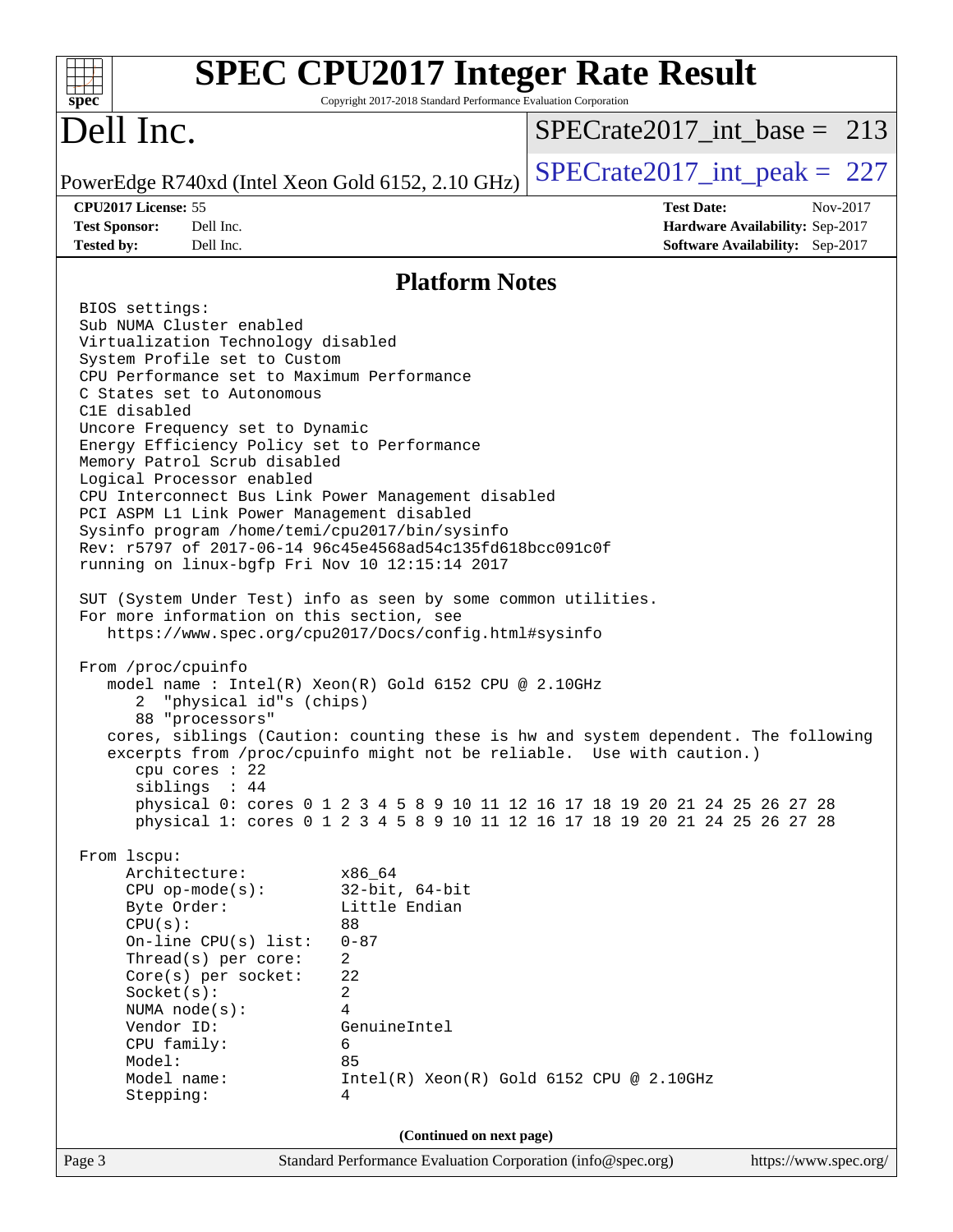| Spec                                                                     |                                                                                      | <b>SPEC CPU2017 Integer Rate Result</b><br>Copyright 2017-2018 Standard Performance Evaluation Corporation |                          |                                                               |                   |                                 |          |
|--------------------------------------------------------------------------|--------------------------------------------------------------------------------------|------------------------------------------------------------------------------------------------------------|--------------------------|---------------------------------------------------------------|-------------------|---------------------------------|----------|
| Dell Inc.                                                                |                                                                                      | $SPECrate2017\_int\_base = 213$                                                                            |                          |                                                               |                   |                                 |          |
| PowerEdge R740xd (Intel Xeon Gold 6152, 2.10 GHz)                        |                                                                                      | $SPECrate2017\_int\_peak = 227$                                                                            |                          |                                                               |                   |                                 |          |
| CPU2017 License: 55                                                      |                                                                                      |                                                                                                            |                          |                                                               | <b>Test Date:</b> |                                 | Nov-2017 |
| <b>Test Sponsor:</b>                                                     | Dell Inc.                                                                            |                                                                                                            |                          |                                                               |                   | Hardware Availability: Sep-2017 |          |
| <b>Tested by:</b><br>Dell Inc.<br><b>Software Availability:</b> Sep-2017 |                                                                                      |                                                                                                            |                          |                                                               |                   |                                 |          |
| <b>Platform Notes (Continued)</b>                                        |                                                                                      |                                                                                                            |                          |                                                               |                   |                                 |          |
| CPU MHz:                                                                 |                                                                                      | 2095.079                                                                                                   |                          |                                                               |                   |                                 |          |
| BogoMIPS:                                                                |                                                                                      | 4190.15                                                                                                    |                          |                                                               |                   |                                 |          |
|                                                                          | Virtualization:                                                                      | $VT - x$                                                                                                   |                          |                                                               |                   |                                 |          |
| L1d cache:                                                               |                                                                                      | 32K                                                                                                        |                          |                                                               |                   |                                 |          |
| Lli cache:                                                               |                                                                                      | 32K                                                                                                        |                          |                                                               |                   |                                 |          |
| L2 cache:                                                                |                                                                                      | 1024K                                                                                                      |                          |                                                               |                   |                                 |          |
| L3 cache:                                                                | NUMA node0 CPU(s):                                                                   | 30976K                                                                                                     |                          |                                                               |                   |                                 |          |
|                                                                          | 0, 4, 8, 12, 16, 20, 24, 28, 32, 36, 40, 44, 48, 52, 56, 60, 64, 68, 72, 76, 80, 84  |                                                                                                            |                          |                                                               |                   |                                 |          |
|                                                                          | NUMA node1 CPU(s):                                                                   |                                                                                                            |                          |                                                               |                   |                                 |          |
|                                                                          | 1, 5, 9, 13, 17, 21, 25, 29, 33, 37, 41, 45, 49, 53, 57, 61, 65, 69, 73, 77, 81, 85  |                                                                                                            |                          |                                                               |                   |                                 |          |
|                                                                          | NUMA node2 CPU(s):                                                                   |                                                                                                            |                          |                                                               |                   |                                 |          |
|                                                                          | 2, 6, 10, 14, 18, 22, 26, 30, 34, 38, 42, 46, 50, 54, 58, 62, 66, 70, 74, 78, 82, 86 |                                                                                                            |                          |                                                               |                   |                                 |          |
|                                                                          | NUMA $node3$ $CPU(s)$ :                                                              |                                                                                                            |                          |                                                               |                   |                                 |          |
| Flags:                                                                   | 3, 7, 11, 15, 19, 23, 27, 31, 35, 39, 43, 47, 51, 55, 59, 63, 67, 71, 75, 79, 83, 87 |                                                                                                            |                          | fpu vme de pse tsc msr pae mce cx8 apic sep mtrr pge mca cmov |                   |                                 |          |
|                                                                          | pat pse36 clflush dts acpi mmx fxsr sse sse2 ss ht tm pbe syscall nx pdpelgb rdtscp  |                                                                                                            |                          |                                                               |                   |                                 |          |
|                                                                          | lm constant_tsc art arch_perfmon pebs bts rep_good nopl xtopology nonstop_tsc        |                                                                                                            |                          |                                                               |                   |                                 |          |
|                                                                          | aperfmperf eagerfpu pni pclmulqdq dtes64 monitor ds_cpl vmx smx est tm2 ssse3 sdbg   |                                                                                                            |                          |                                                               |                   |                                 |          |
|                                                                          | fma cx16 xtpr pdcm pcid dca sse4_1 sse4_2 x2apic movbe popcnt tsc_deadline_timer aes |                                                                                                            |                          |                                                               |                   |                                 |          |
|                                                                          | xsave avx f16c rdrand lahf_lm abm 3dnowprefetch ida arat epb pln pts dtherm intel_pt |                                                                                                            |                          |                                                               |                   |                                 |          |
|                                                                          | tpr_shadow vnmi flexpriority ept vpid fsgsbase tsc_adjust bmil hle avx2 smep bmi2    |                                                                                                            |                          |                                                               |                   |                                 |          |
|                                                                          | erms invpcid rtm cqm mpx avx512f avx512dq rdseed adx smap clflushopt clwb avx512cd   |                                                                                                            |                          |                                                               |                   |                                 |          |
|                                                                          | avx512bw avx512vl xsaveopt xsavec xgetbvl cqm_llc cqm_occup_llc                      |                                                                                                            |                          |                                                               |                   |                                 |          |
|                                                                          | /proc/cpuinfo cache data                                                             |                                                                                                            |                          |                                                               |                   |                                 |          |
|                                                                          | cache size : 30976 KB                                                                |                                                                                                            |                          |                                                               |                   |                                 |          |
|                                                                          |                                                                                      |                                                                                                            |                          |                                                               |                   |                                 |          |
|                                                                          | From numactl --hardware WARNING: a numactl 'node' might or might not correspond to a |                                                                                                            |                          |                                                               |                   |                                 |          |
| physical chip.                                                           |                                                                                      |                                                                                                            |                          |                                                               |                   |                                 |          |
|                                                                          | $available: 4 nodes (0-3)$                                                           |                                                                                                            |                          |                                                               |                   |                                 |          |
|                                                                          | node 0 cpus: 0 4 8 12 16 20 24 28 32 36 40 44 48 52 56 60 64 68 72 76 80 84          |                                                                                                            |                          |                                                               |                   |                                 |          |
|                                                                          | node 0 size: 95223 MB<br>node 0 free: 94828 MB                                       |                                                                                                            |                          |                                                               |                   |                                 |          |
|                                                                          | node 1 cpus: 1 5 9 13 17 21 25 29 33 37 41 45 49 53 57 61 65 69 73 77 81 85          |                                                                                                            |                          |                                                               |                   |                                 |          |
|                                                                          | node 1 size: 96753 MB                                                                |                                                                                                            |                          |                                                               |                   |                                 |          |
|                                                                          | node 1 free: 96394 MB                                                                |                                                                                                            |                          |                                                               |                   |                                 |          |
|                                                                          | node 2 cpus: 2 6 10 14 18 22 26 30 34 38 42 46 50 54 58 62 66 70 74 78 82 86         |                                                                                                            |                          |                                                               |                   |                                 |          |
|                                                                          | node 2 size: 96753 MB                                                                |                                                                                                            |                          |                                                               |                   |                                 |          |
|                                                                          | node 2 free: 96388 MB                                                                |                                                                                                            |                          |                                                               |                   |                                 |          |
|                                                                          | node 3 cpus: 3 7 11 15 19 23 27 31 35 39 43 47 51 55 59 63 67 71 75 79 83 87         |                                                                                                            |                          |                                                               |                   |                                 |          |
| node 3 size: 96750 MB                                                    |                                                                                      |                                                                                                            |                          |                                                               |                   |                                 |          |
|                                                                          | node 3 free: 96394 MB                                                                |                                                                                                            |                          |                                                               |                   |                                 |          |
| node distances:<br>node<br>$\overline{0}$                                | $\overline{1}$<br>2                                                                  |                                                                                                            |                          |                                                               |                   |                                 |          |
| 0:<br>10                                                                 | 3<br>21<br>11<br>21                                                                  |                                                                                                            |                          |                                                               |                   |                                 |          |
| 1:<br>21                                                                 | 10<br>21<br>11                                                                       |                                                                                                            |                          |                                                               |                   |                                 |          |
|                                                                          |                                                                                      |                                                                                                            |                          |                                                               |                   |                                 |          |
|                                                                          |                                                                                      |                                                                                                            | (Continued on next page) |                                                               |                   |                                 |          |
| Page 4                                                                   |                                                                                      | Standard Performance Evaluation Corporation (info@spec.org)                                                |                          |                                                               |                   | https://www.spec.org/           |          |
|                                                                          |                                                                                      |                                                                                                            |                          |                                                               |                   |                                 |          |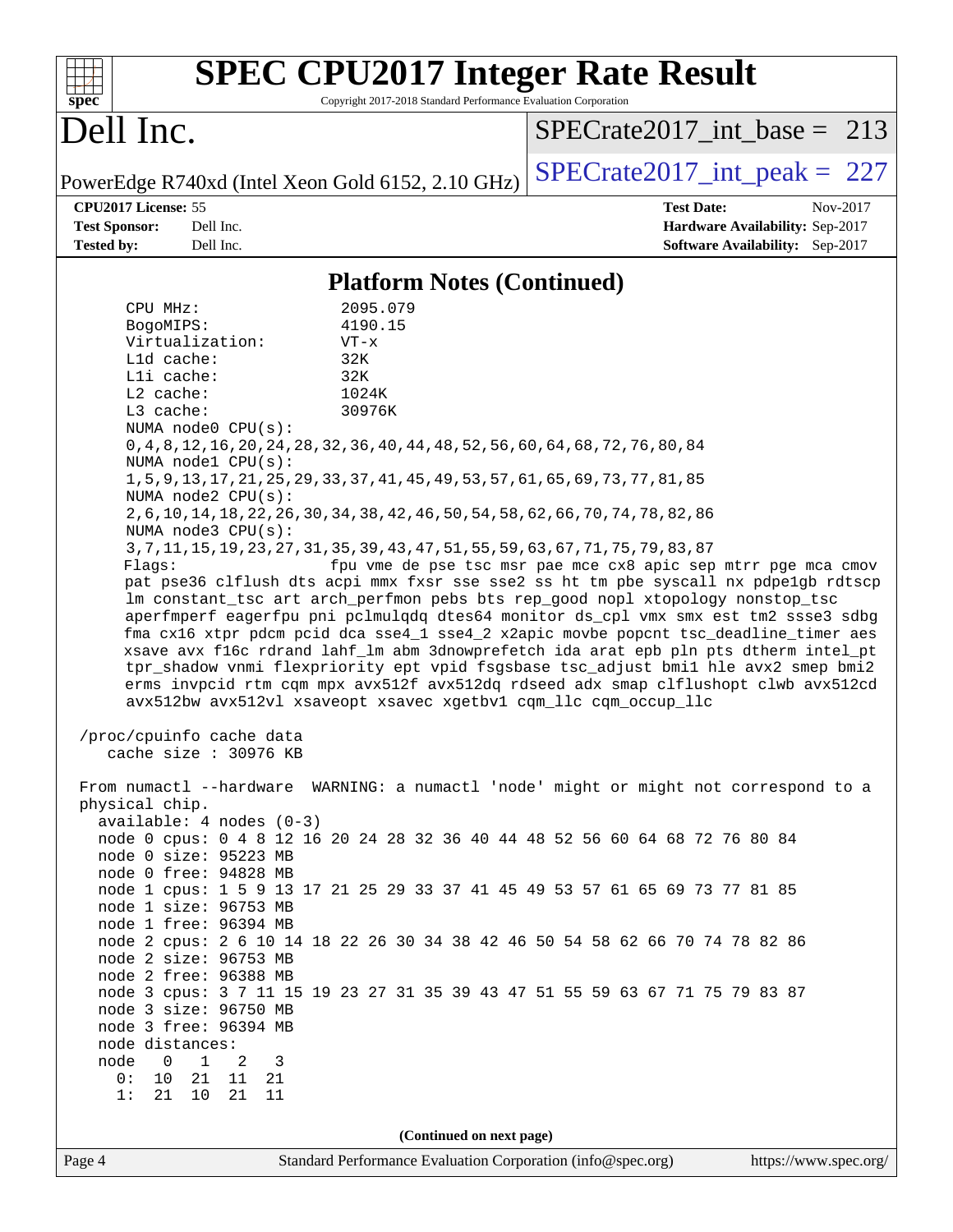| spec <sup>®</sup>                                                    | <b>SPEC CPU2017 Integer Rate Result</b><br>Copyright 2017-2018 Standard Performance Evaluation Corporation                                                                                                                                                                                                                                                                                           |                                                                                                     |
|----------------------------------------------------------------------|------------------------------------------------------------------------------------------------------------------------------------------------------------------------------------------------------------------------------------------------------------------------------------------------------------------------------------------------------------------------------------------------------|-----------------------------------------------------------------------------------------------------|
| Dell Inc.                                                            |                                                                                                                                                                                                                                                                                                                                                                                                      | $SPECrate2017\_int\_base = 213$                                                                     |
|                                                                      | PowerEdge R740xd (Intel Xeon Gold 6152, 2.10 GHz)                                                                                                                                                                                                                                                                                                                                                    | $SPECTate2017\_int\_peak = 227$                                                                     |
| CPU2017 License: 55<br><b>Test Sponsor:</b><br><b>Tested by:</b>     | Dell Inc.<br>Dell Inc.                                                                                                                                                                                                                                                                                                                                                                               | <b>Test Date:</b><br>Nov-2017<br>Hardware Availability: Sep-2017<br>Software Availability: Sep-2017 |
|                                                                      | <b>Platform Notes (Continued)</b>                                                                                                                                                                                                                                                                                                                                                                    |                                                                                                     |
| 2:<br>3:<br>21                                                       | 21<br>11 21 10<br>11<br>21<br>10                                                                                                                                                                                                                                                                                                                                                                     |                                                                                                     |
| From /proc/meminfo<br>MemTotal:<br>HugePages_Total:<br>Hugepagesize: | 394732004 kB<br>0<br>2048 kB<br>/usr/bin/lsb release -d<br>SUSE Linux Enterprise Server 12 SP2                                                                                                                                                                                                                                                                                                       |                                                                                                     |
| SuSE-release:<br>os-release:<br>ID="sles"                            | From /etc/*release* /etc/*version*<br>SUSE Linux Enterprise Server 12 (x86_64)<br>$VERSION = 12$<br>PATCHLEVEL = 2<br># Please check /etc/os-release for details about this release.<br>NAME="SLES"<br>$VERSION = "12-SP2"$<br>VERSION_ID="12.2"<br>PRETTY_NAME="SUSE Linux Enterprise Server 12 SP2"<br>$ANSI$ _COLOR=" $0:32$ "<br>CPE_NAME="cpe:/o:suse:sles:12:sp2"                              | # This file is deprecated and will be removed in a future service pack or release.                  |
| uname $-a$ :                                                         | Linux linux-bgfp 4.4.21-69-default #1 SMP Tue Oct 25 10:58:20 UTC 2016 (9464f67)<br>x86_64 x86_64 x86_64 GNU/Linux                                                                                                                                                                                                                                                                                   |                                                                                                     |
|                                                                      | run-level 3 Nov 10 12:12                                                                                                                                                                                                                                                                                                                                                                             |                                                                                                     |
| Filesystem<br>/dev/sda4                                              | SPEC is set to: /home/temi/cpu2017<br>Type Size Used Avail Use% Mounted on<br>xfs<br>405G<br>41G 365G 10% / home                                                                                                                                                                                                                                                                                     |                                                                                                     |
| Memory:                                                              | this section. The 'dmidecode' program reads system data which is "intended to allow<br>hardware to be accurately determined", but the intent may not be met, as there are<br>frequent changes to hardware, firmware, and the "DMTF SMBIOS" standard.<br>BIOS Dell Inc. 1.1.7 08/10/2017<br>22x 00AD00B300AD HMA82GR7AFR8N-VK 16 GB 2 rank 2666<br>2x 00CE063200CE M393A2K43BB1-CTD 16 GB 2 rank 2666 | Additional information from dmidecode follows. WARNING: Use caution when you interpret              |
|                                                                      | (End of data from sysinfo program)                                                                                                                                                                                                                                                                                                                                                                   |                                                                                                     |
|                                                                      |                                                                                                                                                                                                                                                                                                                                                                                                      |                                                                                                     |
| Page 5                                                               | Standard Performance Evaluation Corporation (info@spec.org)                                                                                                                                                                                                                                                                                                                                          | https://www.spec.org/                                                                               |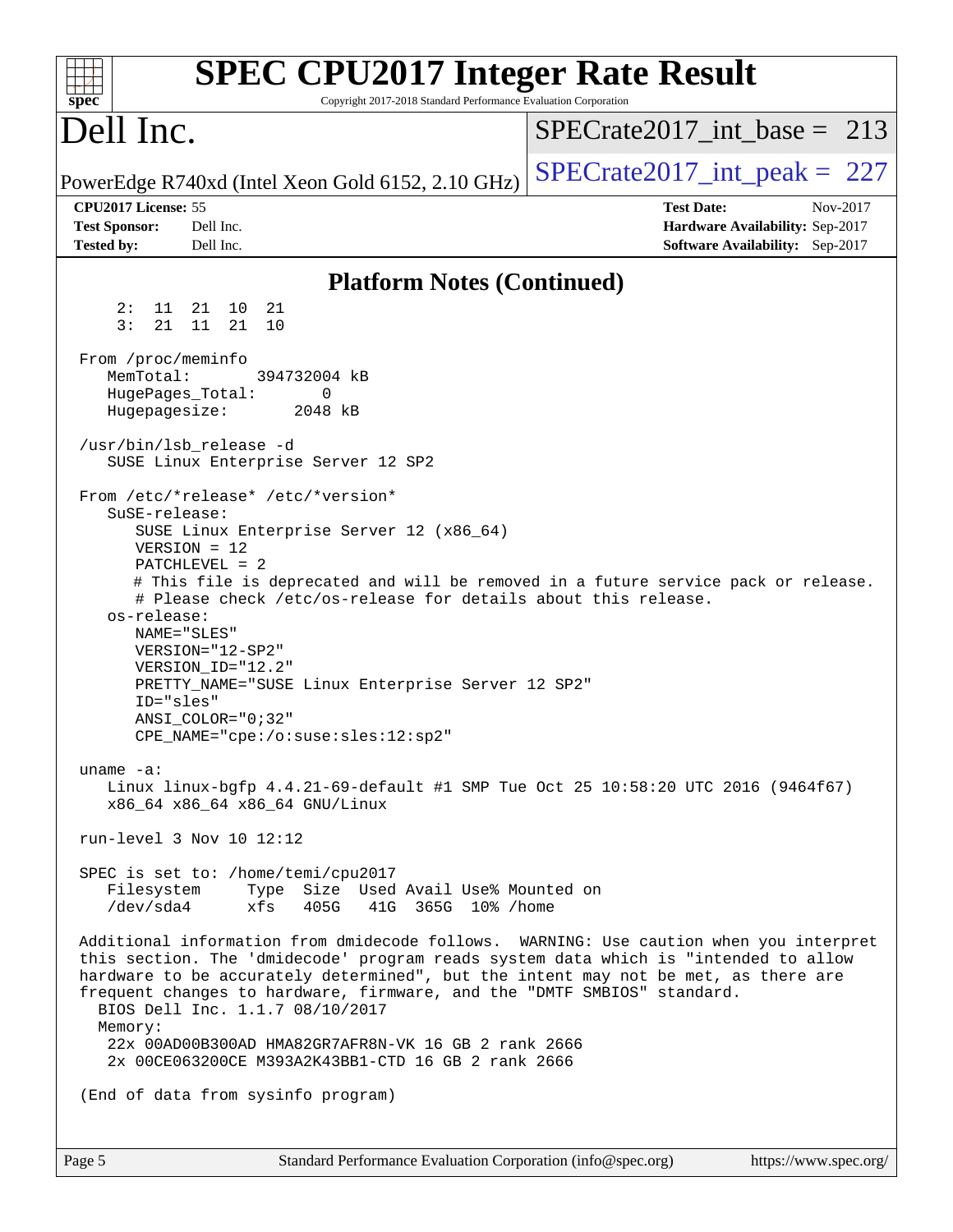| <b>SPEC CPU2017 Integer Rate Result</b>                                                                               |                                 |
|-----------------------------------------------------------------------------------------------------------------------|---------------------------------|
| Copyright 2017-2018 Standard Performance Evaluation Corporation<br>spec <sup>®</sup>                                  |                                 |
| Dell Inc.                                                                                                             | $SPECrate2017\_int\_base = 213$ |
| PowerEdge R740xd (Intel Xeon Gold 6152, 2.10 GHz)                                                                     | $SPECrate2017\_int\_peak = 227$ |
| CPU2017 License: 55                                                                                                   | <b>Test Date:</b><br>Nov-2017   |
| <b>Test Sponsor:</b><br>Dell Inc.                                                                                     | Hardware Availability: Sep-2017 |
| <b>Tested by:</b><br>Dell Inc.                                                                                        | Software Availability: Sep-2017 |
| <b>Compiler Version Notes</b>                                                                                         |                                 |
| $500. perlbench_r(base) 502. gcc_r(base) 505.mcf_r(base, peak)$<br>CC.<br>525.x264_r(base, peak) 557.xz_r(base, peak) | =============================   |
| icc (ICC) 18.0.0 20170811<br>Copyright (C) 1985-2017 Intel Corporation. All rights reserved.                          |                                 |
| 500.perlbench_r(peak) 502.gcc_r(peak)<br>CC.                                                                          |                                 |
| icc (ICC) 18.0.0 20170811<br>Copyright (C) 1985-2017 Intel Corporation. All rights reserved.                          |                                 |
| CXXC 520.omnetpp_r(base) 523.xalancbmk_r(base) 531.deepsjeng_r(base)<br>541.                                          |                                 |
| icpc (ICC) 18.0.0 20170811<br>Copyright (C) 1985-2017 Intel Corporation. All rights reserved.                         |                                 |
| CXXC 520.omnetpp_r(peak) 523.xalancbmk_r(peak) 531.deepsjeng_r(peak)<br>541.leela_r(peak)                             | ==========================      |
| icpc (ICC) 18.0.0 20170811<br>Copyright (C) 1985-2017 Intel Corporation. All rights reserved.                         |                                 |
| 548.exchange2_r(base, peak)<br>FC.                                                                                    |                                 |
| ifort (IFORT) 18.0.0 20170811<br>Copyright (C) 1985-2017 Intel Corporation. All rights reserved.                      |                                 |
| <b>Base Compiler Invocation</b>                                                                                       |                                 |
| C benchmarks:<br>icc                                                                                                  |                                 |
| $C++$ benchmarks:<br>icpc                                                                                             |                                 |

**(Continued on next page)**

Page 6 Standard Performance Evaluation Corporation [\(info@spec.org\)](mailto:info@spec.org) <https://www.spec.org/>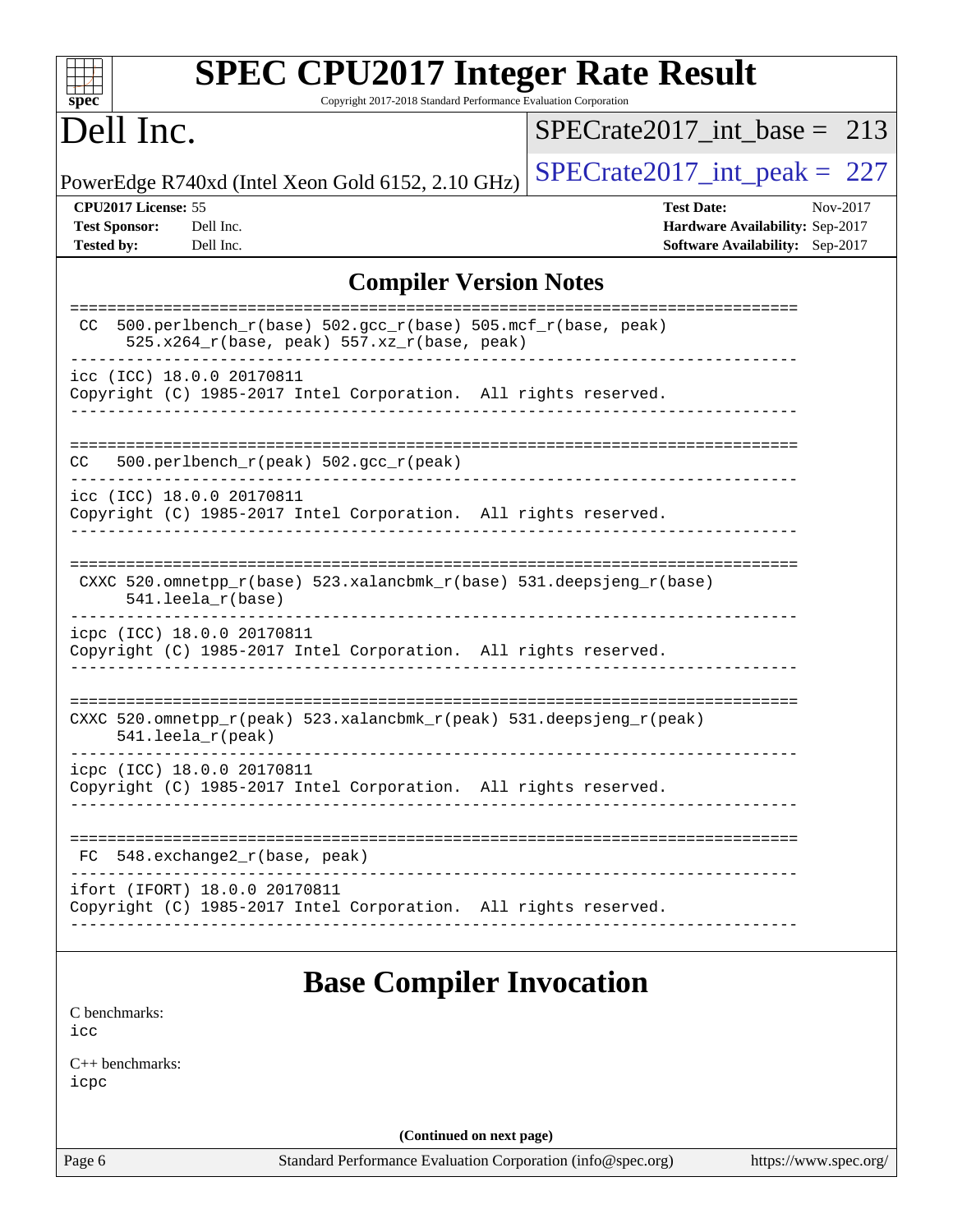#### $\pm$   $\prime$ **[spec](http://www.spec.org/)**

# **[SPEC CPU2017 Integer Rate Result](http://www.spec.org/auto/cpu2017/Docs/result-fields.html#SPECCPU2017IntegerRateResult)**

Copyright 2017-2018 Standard Performance Evaluation Corporation

# Dell Inc.

[SPECrate2017\\_int\\_base =](http://www.spec.org/auto/cpu2017/Docs/result-fields.html#SPECrate2017intbase) 213

PowerEdge R740xd (Intel Xeon Gold 6152, 2.10 GHz)  $\left|$  SPECrate 2017 int peak = 227

**[Tested by:](http://www.spec.org/auto/cpu2017/Docs/result-fields.html#Testedby)** Dell Inc. **[Software Availability:](http://www.spec.org/auto/cpu2017/Docs/result-fields.html#SoftwareAvailability)** Sep-2017

**[CPU2017 License:](http://www.spec.org/auto/cpu2017/Docs/result-fields.html#CPU2017License)** 55 **[Test Date:](http://www.spec.org/auto/cpu2017/Docs/result-fields.html#TestDate)** Nov-2017 **[Test Sponsor:](http://www.spec.org/auto/cpu2017/Docs/result-fields.html#TestSponsor)** Dell Inc. **[Hardware Availability:](http://www.spec.org/auto/cpu2017/Docs/result-fields.html#HardwareAvailability)** Sep-2017

# **[Base Compiler Invocation \(Continued\)](http://www.spec.org/auto/cpu2017/Docs/result-fields.html#BaseCompilerInvocation)**

[Fortran benchmarks](http://www.spec.org/auto/cpu2017/Docs/result-fields.html#Fortranbenchmarks): [ifort](http://www.spec.org/cpu2017/results/res2017q4/cpu2017-20171208-01390.flags.html#user_FCbase_intel_ifort_18.0_8111460550e3ca792625aed983ce982f94888b8b503583aa7ba2b8303487b4d8a21a13e7191a45c5fd58ff318f48f9492884d4413fa793fd88dd292cad7027ca)

**[Base Portability Flags](http://www.spec.org/auto/cpu2017/Docs/result-fields.html#BasePortabilityFlags)**

 500.perlbench\_r: [-DSPEC\\_LP64](http://www.spec.org/cpu2017/results/res2017q4/cpu2017-20171208-01390.flags.html#b500.perlbench_r_basePORTABILITY_DSPEC_LP64) [-DSPEC\\_LINUX\\_X64](http://www.spec.org/cpu2017/results/res2017q4/cpu2017-20171208-01390.flags.html#b500.perlbench_r_baseCPORTABILITY_DSPEC_LINUX_X64) 502.gcc\_r: [-DSPEC\\_LP64](http://www.spec.org/cpu2017/results/res2017q4/cpu2017-20171208-01390.flags.html#suite_basePORTABILITY502_gcc_r_DSPEC_LP64) 505.mcf\_r: [-DSPEC\\_LP64](http://www.spec.org/cpu2017/results/res2017q4/cpu2017-20171208-01390.flags.html#suite_basePORTABILITY505_mcf_r_DSPEC_LP64) 520.omnetpp\_r: [-DSPEC\\_LP64](http://www.spec.org/cpu2017/results/res2017q4/cpu2017-20171208-01390.flags.html#suite_basePORTABILITY520_omnetpp_r_DSPEC_LP64) 523.xalancbmk\_r: [-DSPEC\\_LP64](http://www.spec.org/cpu2017/results/res2017q4/cpu2017-20171208-01390.flags.html#suite_basePORTABILITY523_xalancbmk_r_DSPEC_LP64) [-DSPEC\\_LINUX](http://www.spec.org/cpu2017/results/res2017q4/cpu2017-20171208-01390.flags.html#b523.xalancbmk_r_baseCXXPORTABILITY_DSPEC_LINUX) 525.x264\_r: [-DSPEC\\_LP64](http://www.spec.org/cpu2017/results/res2017q4/cpu2017-20171208-01390.flags.html#suite_basePORTABILITY525_x264_r_DSPEC_LP64) 531.deepsjeng\_r: [-DSPEC\\_LP64](http://www.spec.org/cpu2017/results/res2017q4/cpu2017-20171208-01390.flags.html#suite_basePORTABILITY531_deepsjeng_r_DSPEC_LP64) 541.leela\_r: [-DSPEC\\_LP64](http://www.spec.org/cpu2017/results/res2017q4/cpu2017-20171208-01390.flags.html#suite_basePORTABILITY541_leela_r_DSPEC_LP64) 548.exchange2\_r: [-DSPEC\\_LP64](http://www.spec.org/cpu2017/results/res2017q4/cpu2017-20171208-01390.flags.html#suite_basePORTABILITY548_exchange2_r_DSPEC_LP64) 557.xz\_r: [-DSPEC\\_LP64](http://www.spec.org/cpu2017/results/res2017q4/cpu2017-20171208-01390.flags.html#suite_basePORTABILITY557_xz_r_DSPEC_LP64)

## **[Base Optimization Flags](http://www.spec.org/auto/cpu2017/Docs/result-fields.html#BaseOptimizationFlags)**

[C benchmarks](http://www.spec.org/auto/cpu2017/Docs/result-fields.html#Cbenchmarks):

[-Wl,-z,muldefs](http://www.spec.org/cpu2017/results/res2017q4/cpu2017-20171208-01390.flags.html#user_CCbase_link_force_multiple1_b4cbdb97b34bdee9ceefcfe54f4c8ea74255f0b02a4b23e853cdb0e18eb4525ac79b5a88067c842dd0ee6996c24547a27a4b99331201badda8798ef8a743f577) [-xCORE-AVX2](http://www.spec.org/cpu2017/results/res2017q4/cpu2017-20171208-01390.flags.html#user_CCbase_f-xCORE-AVX2) [-ipo](http://www.spec.org/cpu2017/results/res2017q4/cpu2017-20171208-01390.flags.html#user_CCbase_f-ipo) [-O3](http://www.spec.org/cpu2017/results/res2017q4/cpu2017-20171208-01390.flags.html#user_CCbase_f-O3) [-no-prec-div](http://www.spec.org/cpu2017/results/res2017q4/cpu2017-20171208-01390.flags.html#user_CCbase_f-no-prec-div) [-qopt-mem-layout-trans=3](http://www.spec.org/cpu2017/results/res2017q4/cpu2017-20171208-01390.flags.html#user_CCbase_f-qopt-mem-layout-trans_de80db37974c74b1f0e20d883f0b675c88c3b01e9d123adea9b28688d64333345fb62bc4a798493513fdb68f60282f9a726aa07f478b2f7113531aecce732043) [-L/usr/local/je5.0.1-64/lib](http://www.spec.org/cpu2017/results/res2017q4/cpu2017-20171208-01390.flags.html#user_CCbase_jemalloc_link_path64_4b10a636b7bce113509b17f3bd0d6226c5fb2346b9178c2d0232c14f04ab830f976640479e5c33dc2bcbbdad86ecfb6634cbbd4418746f06f368b512fced5394) [-ljemalloc](http://www.spec.org/cpu2017/results/res2017q4/cpu2017-20171208-01390.flags.html#user_CCbase_jemalloc_link_lib_d1249b907c500fa1c0672f44f562e3d0f79738ae9e3c4a9c376d49f265a04b9c99b167ecedbf6711b3085be911c67ff61f150a17b3472be731631ba4d0471706)

[C++ benchmarks:](http://www.spec.org/auto/cpu2017/Docs/result-fields.html#CXXbenchmarks) [-Wl,-z,muldefs](http://www.spec.org/cpu2017/results/res2017q4/cpu2017-20171208-01390.flags.html#user_CXXbase_link_force_multiple1_b4cbdb97b34bdee9ceefcfe54f4c8ea74255f0b02a4b23e853cdb0e18eb4525ac79b5a88067c842dd0ee6996c24547a27a4b99331201badda8798ef8a743f577) [-xCORE-AVX2](http://www.spec.org/cpu2017/results/res2017q4/cpu2017-20171208-01390.flags.html#user_CXXbase_f-xCORE-AVX2) [-ipo](http://www.spec.org/cpu2017/results/res2017q4/cpu2017-20171208-01390.flags.html#user_CXXbase_f-ipo) [-O3](http://www.spec.org/cpu2017/results/res2017q4/cpu2017-20171208-01390.flags.html#user_CXXbase_f-O3) [-no-prec-div](http://www.spec.org/cpu2017/results/res2017q4/cpu2017-20171208-01390.flags.html#user_CXXbase_f-no-prec-div) [-qopt-mem-layout-trans=3](http://www.spec.org/cpu2017/results/res2017q4/cpu2017-20171208-01390.flags.html#user_CXXbase_f-qopt-mem-layout-trans_de80db37974c74b1f0e20d883f0b675c88c3b01e9d123adea9b28688d64333345fb62bc4a798493513fdb68f60282f9a726aa07f478b2f7113531aecce732043) [-L/usr/local/je5.0.1-64/lib](http://www.spec.org/cpu2017/results/res2017q4/cpu2017-20171208-01390.flags.html#user_CXXbase_jemalloc_link_path64_4b10a636b7bce113509b17f3bd0d6226c5fb2346b9178c2d0232c14f04ab830f976640479e5c33dc2bcbbdad86ecfb6634cbbd4418746f06f368b512fced5394) [-ljemalloc](http://www.spec.org/cpu2017/results/res2017q4/cpu2017-20171208-01390.flags.html#user_CXXbase_jemalloc_link_lib_d1249b907c500fa1c0672f44f562e3d0f79738ae9e3c4a9c376d49f265a04b9c99b167ecedbf6711b3085be911c67ff61f150a17b3472be731631ba4d0471706)

[Fortran benchmarks](http://www.spec.org/auto/cpu2017/Docs/result-fields.html#Fortranbenchmarks):

[-Wl,-z,muldefs](http://www.spec.org/cpu2017/results/res2017q4/cpu2017-20171208-01390.flags.html#user_FCbase_link_force_multiple1_b4cbdb97b34bdee9ceefcfe54f4c8ea74255f0b02a4b23e853cdb0e18eb4525ac79b5a88067c842dd0ee6996c24547a27a4b99331201badda8798ef8a743f577) [-xCORE-AVX2](http://www.spec.org/cpu2017/results/res2017q4/cpu2017-20171208-01390.flags.html#user_FCbase_f-xCORE-AVX2) [-ipo](http://www.spec.org/cpu2017/results/res2017q4/cpu2017-20171208-01390.flags.html#user_FCbase_f-ipo) [-O3](http://www.spec.org/cpu2017/results/res2017q4/cpu2017-20171208-01390.flags.html#user_FCbase_f-O3) [-no-prec-div](http://www.spec.org/cpu2017/results/res2017q4/cpu2017-20171208-01390.flags.html#user_FCbase_f-no-prec-div) [-qopt-mem-layout-trans=3](http://www.spec.org/cpu2017/results/res2017q4/cpu2017-20171208-01390.flags.html#user_FCbase_f-qopt-mem-layout-trans_de80db37974c74b1f0e20d883f0b675c88c3b01e9d123adea9b28688d64333345fb62bc4a798493513fdb68f60282f9a726aa07f478b2f7113531aecce732043) [-nostandard-realloc-lhs](http://www.spec.org/cpu2017/results/res2017q4/cpu2017-20171208-01390.flags.html#user_FCbase_f_2003_std_realloc_82b4557e90729c0f113870c07e44d33d6f5a304b4f63d4c15d2d0f1fab99f5daaed73bdb9275d9ae411527f28b936061aa8b9c8f2d63842963b95c9dd6426b8a) [-align array32byte](http://www.spec.org/cpu2017/results/res2017q4/cpu2017-20171208-01390.flags.html#user_FCbase_align_array32byte_b982fe038af199962ba9a80c053b8342c548c85b40b8e86eb3cc33dee0d7986a4af373ac2d51c3f7cf710a18d62fdce2948f201cd044323541f22fc0fffc51b6) [-L/usr/local/je5.0.1-64/lib](http://www.spec.org/cpu2017/results/res2017q4/cpu2017-20171208-01390.flags.html#user_FCbase_jemalloc_link_path64_4b10a636b7bce113509b17f3bd0d6226c5fb2346b9178c2d0232c14f04ab830f976640479e5c33dc2bcbbdad86ecfb6634cbbd4418746f06f368b512fced5394) [-ljemalloc](http://www.spec.org/cpu2017/results/res2017q4/cpu2017-20171208-01390.flags.html#user_FCbase_jemalloc_link_lib_d1249b907c500fa1c0672f44f562e3d0f79738ae9e3c4a9c376d49f265a04b9c99b167ecedbf6711b3085be911c67ff61f150a17b3472be731631ba4d0471706)

# **[Base Other Flags](http://www.spec.org/auto/cpu2017/Docs/result-fields.html#BaseOtherFlags)**

[C benchmarks](http://www.spec.org/auto/cpu2017/Docs/result-fields.html#Cbenchmarks):  $-m64 - std= c11$  $-m64 - std= c11$ 

[C++ benchmarks:](http://www.spec.org/auto/cpu2017/Docs/result-fields.html#CXXbenchmarks)  $-m64$ 

**(Continued on next page)**

Page 7 Standard Performance Evaluation Corporation [\(info@spec.org\)](mailto:info@spec.org) <https://www.spec.org/>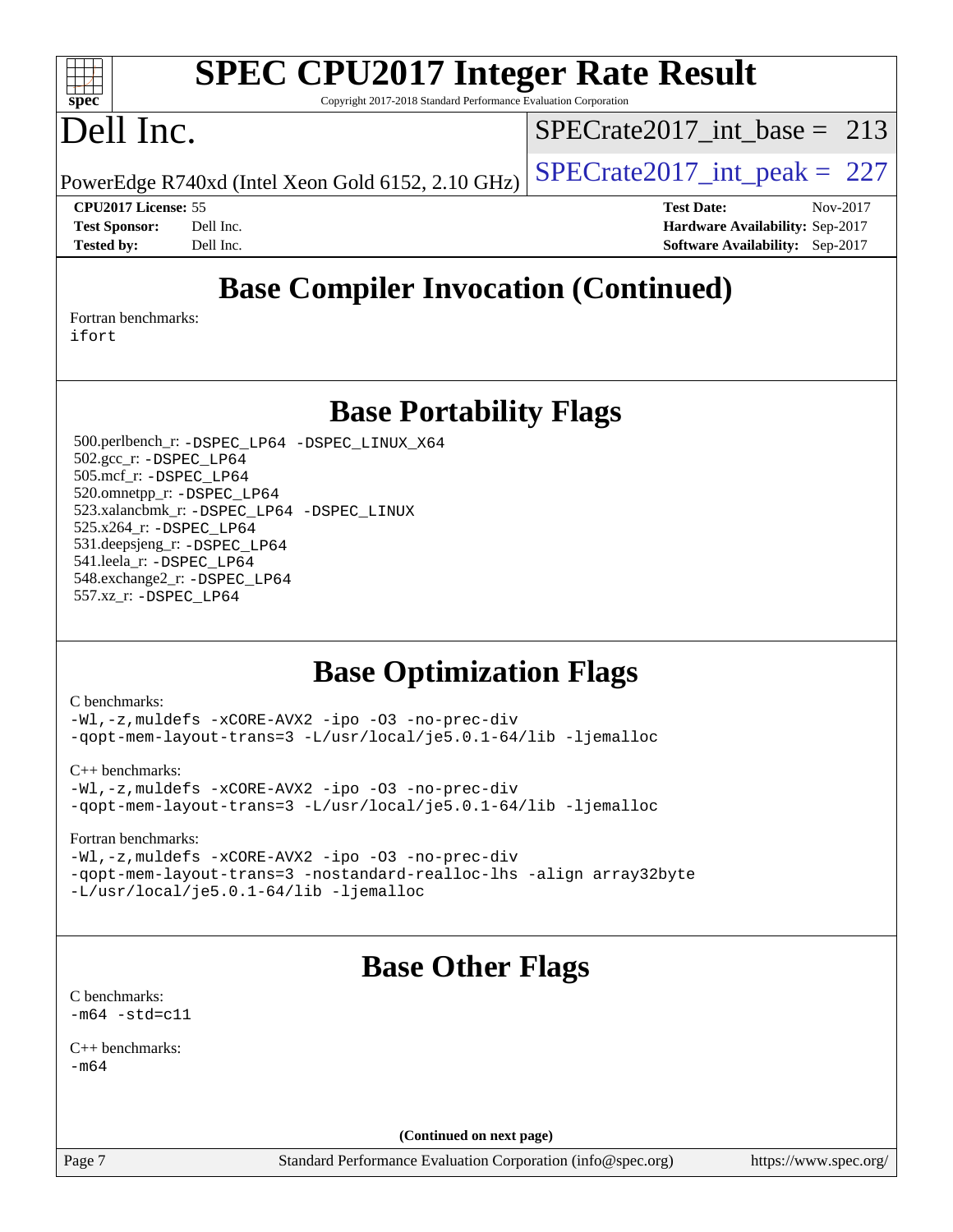# **[SPEC CPU2017 Integer Rate Result](http://www.spec.org/auto/cpu2017/Docs/result-fields.html#SPECCPU2017IntegerRateResult)**

Copyright 2017-2018 Standard Performance Evaluation Corporation

# Dell Inc.

**[spec](http://www.spec.org/)**

 $+\ +$ 

[SPECrate2017\\_int\\_base =](http://www.spec.org/auto/cpu2017/Docs/result-fields.html#SPECrate2017intbase) 213

PowerEdge R740xd (Intel Xeon Gold 6152, 2.10 GHz)  $\left|$  SPECrate 2017 int peak = 227

**[Tested by:](http://www.spec.org/auto/cpu2017/Docs/result-fields.html#Testedby)** Dell Inc. **[Software Availability:](http://www.spec.org/auto/cpu2017/Docs/result-fields.html#SoftwareAvailability)** Sep-2017

**[CPU2017 License:](http://www.spec.org/auto/cpu2017/Docs/result-fields.html#CPU2017License)** 55 **[Test Date:](http://www.spec.org/auto/cpu2017/Docs/result-fields.html#TestDate)** Nov-2017 **[Test Sponsor:](http://www.spec.org/auto/cpu2017/Docs/result-fields.html#TestSponsor)** Dell Inc. **[Hardware Availability:](http://www.spec.org/auto/cpu2017/Docs/result-fields.html#HardwareAvailability)** Sep-2017

## **[Base Other Flags \(Continued\)](http://www.spec.org/auto/cpu2017/Docs/result-fields.html#BaseOtherFlags)**

[Fortran benchmarks](http://www.spec.org/auto/cpu2017/Docs/result-fields.html#Fortranbenchmarks): [-m64](http://www.spec.org/cpu2017/results/res2017q4/cpu2017-20171208-01390.flags.html#user_FCbase_intel_intel64_18.0_af43caccfc8ded86e7699f2159af6efc7655f51387b94da716254467f3c01020a5059329e2569e4053f409e7c9202a7efc638f7a6d1ffb3f52dea4a3e31d82ab)

**[Peak Compiler Invocation](http://www.spec.org/auto/cpu2017/Docs/result-fields.html#PeakCompilerInvocation)**

[C benchmarks](http://www.spec.org/auto/cpu2017/Docs/result-fields.html#Cbenchmarks): [icc](http://www.spec.org/cpu2017/results/res2017q4/cpu2017-20171208-01390.flags.html#user_CCpeak_intel_icc_18.0_66fc1ee009f7361af1fbd72ca7dcefbb700085f36577c54f309893dd4ec40d12360134090235512931783d35fd58c0460139e722d5067c5574d8eaf2b3e37e92)

[C++ benchmarks:](http://www.spec.org/auto/cpu2017/Docs/result-fields.html#CXXbenchmarks) [icpc](http://www.spec.org/cpu2017/results/res2017q4/cpu2017-20171208-01390.flags.html#user_CXXpeak_intel_icpc_18.0_c510b6838c7f56d33e37e94d029a35b4a7bccf4766a728ee175e80a419847e808290a9b78be685c44ab727ea267ec2f070ec5dc83b407c0218cded6866a35d07)

[Fortran benchmarks](http://www.spec.org/auto/cpu2017/Docs/result-fields.html#Fortranbenchmarks): [ifort](http://www.spec.org/cpu2017/results/res2017q4/cpu2017-20171208-01390.flags.html#user_FCpeak_intel_ifort_18.0_8111460550e3ca792625aed983ce982f94888b8b503583aa7ba2b8303487b4d8a21a13e7191a45c5fd58ff318f48f9492884d4413fa793fd88dd292cad7027ca)

## **[Peak Portability Flags](http://www.spec.org/auto/cpu2017/Docs/result-fields.html#PeakPortabilityFlags)**

 500.perlbench\_r: [-DSPEC\\_LP64](http://www.spec.org/cpu2017/results/res2017q4/cpu2017-20171208-01390.flags.html#b500.perlbench_r_peakPORTABILITY_DSPEC_LP64) [-DSPEC\\_LINUX\\_X64](http://www.spec.org/cpu2017/results/res2017q4/cpu2017-20171208-01390.flags.html#b500.perlbench_r_peakCPORTABILITY_DSPEC_LINUX_X64) 502.gcc\_r: [-D\\_FILE\\_OFFSET\\_BITS=64](http://www.spec.org/cpu2017/results/res2017q4/cpu2017-20171208-01390.flags.html#user_peakPORTABILITY502_gcc_r_file_offset_bits_64_5ae949a99b284ddf4e95728d47cb0843d81b2eb0e18bdfe74bbf0f61d0b064f4bda2f10ea5eb90e1dcab0e84dbc592acfc5018bc955c18609f94ddb8d550002c) 505.mcf\_r: [-DSPEC\\_LP64](http://www.spec.org/cpu2017/results/res2017q4/cpu2017-20171208-01390.flags.html#suite_peakPORTABILITY505_mcf_r_DSPEC_LP64) 520.omnetpp\_r: [-DSPEC\\_LP64](http://www.spec.org/cpu2017/results/res2017q4/cpu2017-20171208-01390.flags.html#suite_peakPORTABILITY520_omnetpp_r_DSPEC_LP64) 523.xalancbmk\_r: [-D\\_FILE\\_OFFSET\\_BITS=64](http://www.spec.org/cpu2017/results/res2017q4/cpu2017-20171208-01390.flags.html#user_peakPORTABILITY523_xalancbmk_r_file_offset_bits_64_5ae949a99b284ddf4e95728d47cb0843d81b2eb0e18bdfe74bbf0f61d0b064f4bda2f10ea5eb90e1dcab0e84dbc592acfc5018bc955c18609f94ddb8d550002c) [-DSPEC\\_LINUX](http://www.spec.org/cpu2017/results/res2017q4/cpu2017-20171208-01390.flags.html#b523.xalancbmk_r_peakCXXPORTABILITY_DSPEC_LINUX) 525.x264\_r: [-DSPEC\\_LP64](http://www.spec.org/cpu2017/results/res2017q4/cpu2017-20171208-01390.flags.html#suite_peakPORTABILITY525_x264_r_DSPEC_LP64) 531.deepsjeng\_r: [-DSPEC\\_LP64](http://www.spec.org/cpu2017/results/res2017q4/cpu2017-20171208-01390.flags.html#suite_peakPORTABILITY531_deepsjeng_r_DSPEC_LP64) 541.leela\_r: [-DSPEC\\_LP64](http://www.spec.org/cpu2017/results/res2017q4/cpu2017-20171208-01390.flags.html#suite_peakPORTABILITY541_leela_r_DSPEC_LP64) 548.exchange2\_r: [-DSPEC\\_LP64](http://www.spec.org/cpu2017/results/res2017q4/cpu2017-20171208-01390.flags.html#suite_peakPORTABILITY548_exchange2_r_DSPEC_LP64) 557.xz\_r: [-DSPEC\\_LP64](http://www.spec.org/cpu2017/results/res2017q4/cpu2017-20171208-01390.flags.html#suite_peakPORTABILITY557_xz_r_DSPEC_LP64)

# **[Peak Optimization Flags](http://www.spec.org/auto/cpu2017/Docs/result-fields.html#PeakOptimizationFlags)**

[C benchmarks](http://www.spec.org/auto/cpu2017/Docs/result-fields.html#Cbenchmarks):

 500.perlbench\_r: [-Wl,-z,muldefs](http://www.spec.org/cpu2017/results/res2017q4/cpu2017-20171208-01390.flags.html#user_peakEXTRA_LDFLAGS500_perlbench_r_link_force_multiple1_b4cbdb97b34bdee9ceefcfe54f4c8ea74255f0b02a4b23e853cdb0e18eb4525ac79b5a88067c842dd0ee6996c24547a27a4b99331201badda8798ef8a743f577) [-prof-gen](http://www.spec.org/cpu2017/results/res2017q4/cpu2017-20171208-01390.flags.html#user_peakPASS1_CFLAGSPASS1_LDFLAGS500_perlbench_r_prof_gen_5aa4926d6013ddb2a31985c654b3eb18169fc0c6952a63635c234f711e6e63dd76e94ad52365559451ec499a2cdb89e4dc58ba4c67ef54ca681ffbe1461d6b36)(pass 1) [-prof-use](http://www.spec.org/cpu2017/results/res2017q4/cpu2017-20171208-01390.flags.html#user_peakPASS2_CFLAGSPASS2_LDFLAGS500_perlbench_r_prof_use_1a21ceae95f36a2b53c25747139a6c16ca95bd9def2a207b4f0849963b97e94f5260e30a0c64f4bb623698870e679ca08317ef8150905d41bd88c6f78df73f19)(pass 2) [-ipo](http://www.spec.org/cpu2017/results/res2017q4/cpu2017-20171208-01390.flags.html#user_peakPASS1_COPTIMIZEPASS2_COPTIMIZE500_perlbench_r_f-ipo) [-xCORE-AVX2](http://www.spec.org/cpu2017/results/res2017q4/cpu2017-20171208-01390.flags.html#user_peakPASS2_COPTIMIZE500_perlbench_r_f-xCORE-AVX2) [-O3](http://www.spec.org/cpu2017/results/res2017q4/cpu2017-20171208-01390.flags.html#user_peakPASS1_COPTIMIZEPASS2_COPTIMIZE500_perlbench_r_f-O3) [-no-prec-div](http://www.spec.org/cpu2017/results/res2017q4/cpu2017-20171208-01390.flags.html#user_peakPASS1_COPTIMIZEPASS2_COPTIMIZE500_perlbench_r_f-no-prec-div) [-qopt-mem-layout-trans=3](http://www.spec.org/cpu2017/results/res2017q4/cpu2017-20171208-01390.flags.html#user_peakPASS1_COPTIMIZEPASS2_COPTIMIZE500_perlbench_r_f-qopt-mem-layout-trans_de80db37974c74b1f0e20d883f0b675c88c3b01e9d123adea9b28688d64333345fb62bc4a798493513fdb68f60282f9a726aa07f478b2f7113531aecce732043) [-fno-strict-overflow](http://www.spec.org/cpu2017/results/res2017q4/cpu2017-20171208-01390.flags.html#user_peakEXTRA_OPTIMIZE500_perlbench_r_f-fno-strict-overflow) [-L/usr/local/je5.0.1-64/lib](http://www.spec.org/cpu2017/results/res2017q4/cpu2017-20171208-01390.flags.html#user_peakEXTRA_LIBS500_perlbench_r_jemalloc_link_path64_4b10a636b7bce113509b17f3bd0d6226c5fb2346b9178c2d0232c14f04ab830f976640479e5c33dc2bcbbdad86ecfb6634cbbd4418746f06f368b512fced5394) [-ljemalloc](http://www.spec.org/cpu2017/results/res2017q4/cpu2017-20171208-01390.flags.html#user_peakEXTRA_LIBS500_perlbench_r_jemalloc_link_lib_d1249b907c500fa1c0672f44f562e3d0f79738ae9e3c4a9c376d49f265a04b9c99b167ecedbf6711b3085be911c67ff61f150a17b3472be731631ba4d0471706)

 502.gcc\_r: [-L/opt/intel/compilers\\_and\\_libraries\\_2018/linux/lib/ia32](http://www.spec.org/cpu2017/results/res2017q4/cpu2017-20171208-01390.flags.html#user_peakCCLD502_gcc_r_Enable-32bit-runtime_af243bdb1d79e4c7a4f720bf8275e627de2ecd461de63307bc14cef0633fde3cd7bb2facb32dcc8be9566045fb55d40ce2b72b725f73827aa7833441b71b9343) [-Wl,-z,muldefs](http://www.spec.org/cpu2017/results/res2017q4/cpu2017-20171208-01390.flags.html#user_peakEXTRA_LDFLAGS502_gcc_r_link_force_multiple1_b4cbdb97b34bdee9ceefcfe54f4c8ea74255f0b02a4b23e853cdb0e18eb4525ac79b5a88067c842dd0ee6996c24547a27a4b99331201badda8798ef8a743f577) [-prof-gen](http://www.spec.org/cpu2017/results/res2017q4/cpu2017-20171208-01390.flags.html#user_peakPASS1_CFLAGSPASS1_LDFLAGS502_gcc_r_prof_gen_5aa4926d6013ddb2a31985c654b3eb18169fc0c6952a63635c234f711e6e63dd76e94ad52365559451ec499a2cdb89e4dc58ba4c67ef54ca681ffbe1461d6b36)(pass 1) [-prof-use](http://www.spec.org/cpu2017/results/res2017q4/cpu2017-20171208-01390.flags.html#user_peakPASS2_CFLAGSPASS2_LDFLAGS502_gcc_r_prof_use_1a21ceae95f36a2b53c25747139a6c16ca95bd9def2a207b4f0849963b97e94f5260e30a0c64f4bb623698870e679ca08317ef8150905d41bd88c6f78df73f19)(pass 2) [-ipo](http://www.spec.org/cpu2017/results/res2017q4/cpu2017-20171208-01390.flags.html#user_peakPASS1_COPTIMIZEPASS2_COPTIMIZE502_gcc_r_f-ipo) [-xCORE-AVX2](http://www.spec.org/cpu2017/results/res2017q4/cpu2017-20171208-01390.flags.html#user_peakPASS2_COPTIMIZE502_gcc_r_f-xCORE-AVX2) [-O3](http://www.spec.org/cpu2017/results/res2017q4/cpu2017-20171208-01390.flags.html#user_peakPASS1_COPTIMIZEPASS2_COPTIMIZE502_gcc_r_f-O3) [-no-prec-div](http://www.spec.org/cpu2017/results/res2017q4/cpu2017-20171208-01390.flags.html#user_peakPASS1_COPTIMIZEPASS2_COPTIMIZE502_gcc_r_f-no-prec-div) [-qopt-mem-layout-trans=3](http://www.spec.org/cpu2017/results/res2017q4/cpu2017-20171208-01390.flags.html#user_peakPASS1_COPTIMIZEPASS2_COPTIMIZE502_gcc_r_f-qopt-mem-layout-trans_de80db37974c74b1f0e20d883f0b675c88c3b01e9d123adea9b28688d64333345fb62bc4a798493513fdb68f60282f9a726aa07f478b2f7113531aecce732043) [-L/usr/local/je5.0.1-32/lib](http://www.spec.org/cpu2017/results/res2017q4/cpu2017-20171208-01390.flags.html#user_peakEXTRA_LIBS502_gcc_r_jemalloc_link_path32_e29f22e8e6c17053bbc6a0971f5a9c01a601a06bb1a59df2084b77a2fe0a2995b64fd4256feaeea39eeba3aae142e96e2b2b0a28974019c0c0c88139a84f900a) [-ljemalloc](http://www.spec.org/cpu2017/results/res2017q4/cpu2017-20171208-01390.flags.html#user_peakEXTRA_LIBS502_gcc_r_jemalloc_link_lib_d1249b907c500fa1c0672f44f562e3d0f79738ae9e3c4a9c376d49f265a04b9c99b167ecedbf6711b3085be911c67ff61f150a17b3472be731631ba4d0471706)

**(Continued on next page)**

| Page 8 | Standard Performance Evaluation Corporation (info@spec.org) | https://www.spec.org/ |
|--------|-------------------------------------------------------------|-----------------------|
|--------|-------------------------------------------------------------|-----------------------|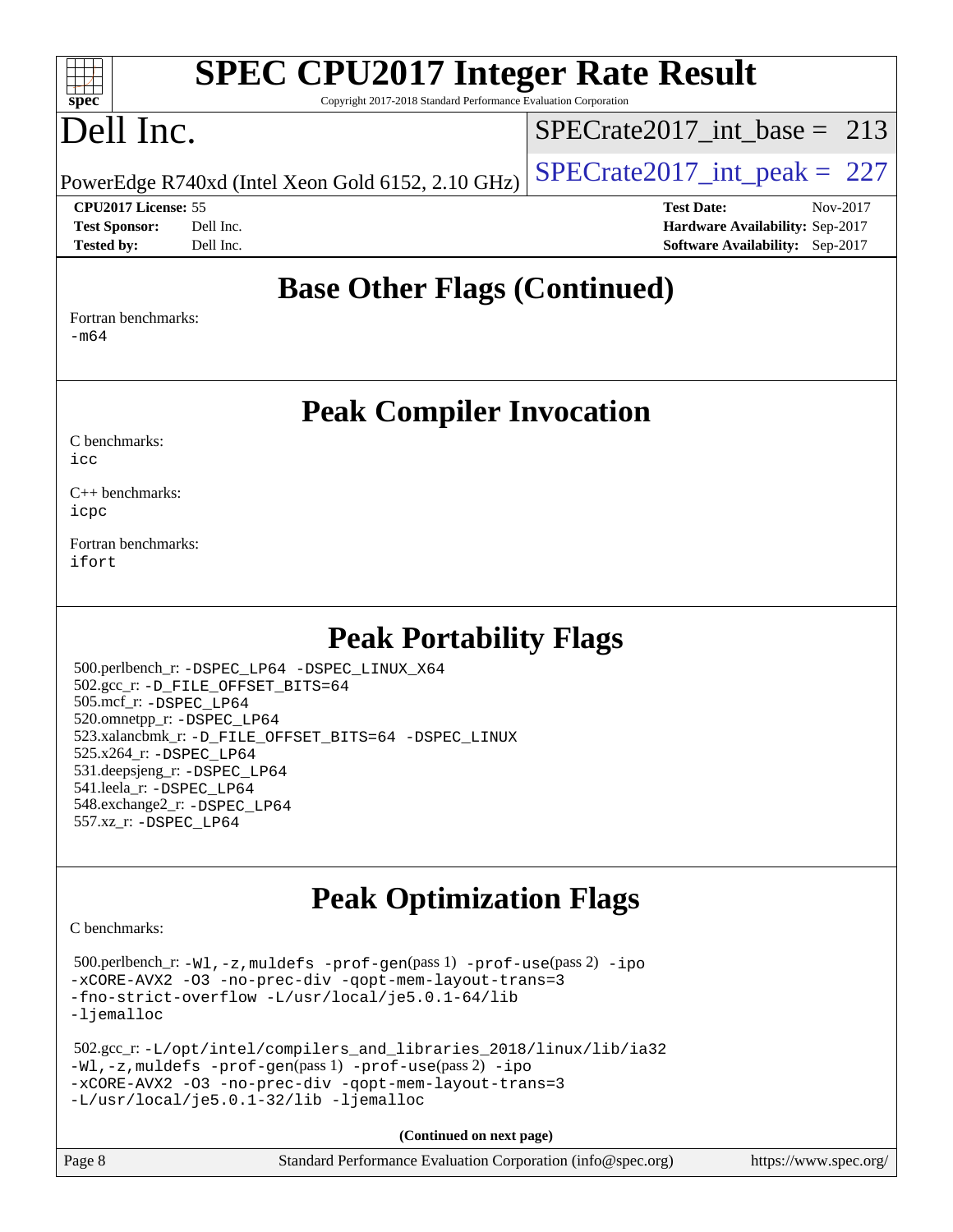

# **[SPEC CPU2017 Integer Rate Result](http://www.spec.org/auto/cpu2017/Docs/result-fields.html#SPECCPU2017IntegerRateResult)**

Copyright 2017-2018 Standard Performance Evaluation Corporation

# Dell Inc.

[SPECrate2017\\_int\\_base =](http://www.spec.org/auto/cpu2017/Docs/result-fields.html#SPECrate2017intbase) 213

PowerEdge R740xd (Intel Xeon Gold 6152, 2.10 GHz)  $\left|$  SPECrate 2017 int peak = 227

**[CPU2017 License:](http://www.spec.org/auto/cpu2017/Docs/result-fields.html#CPU2017License)** 55 **[Test Date:](http://www.spec.org/auto/cpu2017/Docs/result-fields.html#TestDate)** Nov-2017 **[Test Sponsor:](http://www.spec.org/auto/cpu2017/Docs/result-fields.html#TestSponsor)** Dell Inc. **[Hardware Availability:](http://www.spec.org/auto/cpu2017/Docs/result-fields.html#HardwareAvailability)** Sep-2017 **[Tested by:](http://www.spec.org/auto/cpu2017/Docs/result-fields.html#Testedby)** Dell Inc. **[Software Availability:](http://www.spec.org/auto/cpu2017/Docs/result-fields.html#SoftwareAvailability)** Sep-2017

# **[Peak Optimization Flags \(Continued\)](http://www.spec.org/auto/cpu2017/Docs/result-fields.html#PeakOptimizationFlags)**

 505.mcf\_r: [-Wl,-z,muldefs](http://www.spec.org/cpu2017/results/res2017q4/cpu2017-20171208-01390.flags.html#user_peakEXTRA_LDFLAGS505_mcf_r_link_force_multiple1_b4cbdb97b34bdee9ceefcfe54f4c8ea74255f0b02a4b23e853cdb0e18eb4525ac79b5a88067c842dd0ee6996c24547a27a4b99331201badda8798ef8a743f577) [-xCORE-AVX2](http://www.spec.org/cpu2017/results/res2017q4/cpu2017-20171208-01390.flags.html#user_peakCOPTIMIZE505_mcf_r_f-xCORE-AVX2) [-ipo](http://www.spec.org/cpu2017/results/res2017q4/cpu2017-20171208-01390.flags.html#user_peakCOPTIMIZE505_mcf_r_f-ipo) [-O3](http://www.spec.org/cpu2017/results/res2017q4/cpu2017-20171208-01390.flags.html#user_peakCOPTIMIZE505_mcf_r_f-O3) [-no-prec-div](http://www.spec.org/cpu2017/results/res2017q4/cpu2017-20171208-01390.flags.html#user_peakCOPTIMIZE505_mcf_r_f-no-prec-div) [-qopt-mem-layout-trans=3](http://www.spec.org/cpu2017/results/res2017q4/cpu2017-20171208-01390.flags.html#user_peakCOPTIMIZE505_mcf_r_f-qopt-mem-layout-trans_de80db37974c74b1f0e20d883f0b675c88c3b01e9d123adea9b28688d64333345fb62bc4a798493513fdb68f60282f9a726aa07f478b2f7113531aecce732043) [-L/usr/local/je5.0.1-64/lib](http://www.spec.org/cpu2017/results/res2017q4/cpu2017-20171208-01390.flags.html#user_peakEXTRA_LIBS505_mcf_r_jemalloc_link_path64_4b10a636b7bce113509b17f3bd0d6226c5fb2346b9178c2d0232c14f04ab830f976640479e5c33dc2bcbbdad86ecfb6634cbbd4418746f06f368b512fced5394) [-ljemalloc](http://www.spec.org/cpu2017/results/res2017q4/cpu2017-20171208-01390.flags.html#user_peakEXTRA_LIBS505_mcf_r_jemalloc_link_lib_d1249b907c500fa1c0672f44f562e3d0f79738ae9e3c4a9c376d49f265a04b9c99b167ecedbf6711b3085be911c67ff61f150a17b3472be731631ba4d0471706)

 525.x264\_r: [-Wl,-z,muldefs](http://www.spec.org/cpu2017/results/res2017q4/cpu2017-20171208-01390.flags.html#user_peakEXTRA_LDFLAGS525_x264_r_link_force_multiple1_b4cbdb97b34bdee9ceefcfe54f4c8ea74255f0b02a4b23e853cdb0e18eb4525ac79b5a88067c842dd0ee6996c24547a27a4b99331201badda8798ef8a743f577) [-xCORE-AVX2](http://www.spec.org/cpu2017/results/res2017q4/cpu2017-20171208-01390.flags.html#user_peakCOPTIMIZE525_x264_r_f-xCORE-AVX2) [-ipo](http://www.spec.org/cpu2017/results/res2017q4/cpu2017-20171208-01390.flags.html#user_peakCOPTIMIZE525_x264_r_f-ipo) [-O3](http://www.spec.org/cpu2017/results/res2017q4/cpu2017-20171208-01390.flags.html#user_peakCOPTIMIZE525_x264_r_f-O3) [-no-prec-div](http://www.spec.org/cpu2017/results/res2017q4/cpu2017-20171208-01390.flags.html#user_peakCOPTIMIZE525_x264_r_f-no-prec-div) [-qopt-mem-layout-trans=3](http://www.spec.org/cpu2017/results/res2017q4/cpu2017-20171208-01390.flags.html#user_peakCOPTIMIZE525_x264_r_f-qopt-mem-layout-trans_de80db37974c74b1f0e20d883f0b675c88c3b01e9d123adea9b28688d64333345fb62bc4a798493513fdb68f60282f9a726aa07f478b2f7113531aecce732043) [-fno-alias](http://www.spec.org/cpu2017/results/res2017q4/cpu2017-20171208-01390.flags.html#user_peakEXTRA_OPTIMIZE525_x264_r_f-no-alias_77dbac10d91cbfe898fbf4a29d1b29b694089caa623bdd1baccc9957d4edbe8d106c0b357e2748a65b44fc9e83d78098bb898077f3fe92f9faf24f7bd4a07ed7) [-L/usr/local/je5.0.1-64/lib](http://www.spec.org/cpu2017/results/res2017q4/cpu2017-20171208-01390.flags.html#user_peakEXTRA_LIBS525_x264_r_jemalloc_link_path64_4b10a636b7bce113509b17f3bd0d6226c5fb2346b9178c2d0232c14f04ab830f976640479e5c33dc2bcbbdad86ecfb6634cbbd4418746f06f368b512fced5394) [-ljemalloc](http://www.spec.org/cpu2017/results/res2017q4/cpu2017-20171208-01390.flags.html#user_peakEXTRA_LIBS525_x264_r_jemalloc_link_lib_d1249b907c500fa1c0672f44f562e3d0f79738ae9e3c4a9c376d49f265a04b9c99b167ecedbf6711b3085be911c67ff61f150a17b3472be731631ba4d0471706)

557.xz\_r: Same as 505.mcf\_r

[C++ benchmarks:](http://www.spec.org/auto/cpu2017/Docs/result-fields.html#CXXbenchmarks)

```
520.omnetpp_r:-Wl-prof-use-ipo
-xCORE-AVX2 -O3 -no-prec-div -qopt-mem-layout-trans=3
-L/usr/local/je5.0.1-64/lib -ljemalloc
```

```
 523.xalancbmk_r: -L/opt/intel/compilers_and_libraries_2018/linux/lib/ia32
-Wl,-z,muldefs -prof-gen(pass 1) -prof-use(pass 2) -ipo
-xCORE-AVX2 -O3 -no-prec-div -qopt-mem-layout-trans=3
-L/usr/local/je5.0.1-32/lib -ljemalloc
```
531.deepsjeng\_r: Same as 520.omnetpp\_r

541.leela\_r: Same as 520.omnetpp\_r

#### [Fortran benchmarks](http://www.spec.org/auto/cpu2017/Docs/result-fields.html#Fortranbenchmarks):

```
-Wl,-z,muldefs -xCORE-AVX2 -ipo -O3 -no-prec-div
-qopt-mem-layout-trans=3 -nostandard-realloc-lhs -align array32byte
-L/usr/local/je5.0.1-64/lib -ljemalloc
```
## **[Peak Other Flags](http://www.spec.org/auto/cpu2017/Docs/result-fields.html#PeakOtherFlags)**

[C benchmarks \(except as noted below\)](http://www.spec.org/auto/cpu2017/Docs/result-fields.html#Cbenchmarksexceptasnotedbelow):  $-m64 - std= c11$  $-m64 - std= c11$  502.gcc\_r: [-m32](http://www.spec.org/cpu2017/results/res2017q4/cpu2017-20171208-01390.flags.html#user_peakCCLD502_gcc_r_intel_ia32_18.0_2666f1173eb60787016b673bfe1358e27016ef7649ea4884b7bc6187fd89dc221d14632e22638cde1c647a518de97358ab15d4ad098ee4e19a8b28d0c25e14bf) [-std=c11](http://www.spec.org/cpu2017/results/res2017q4/cpu2017-20171208-01390.flags.html#user_peakCCLD502_gcc_r_intel_compiler_c11_mode_0e1c27790398a4642dfca32ffe6c27b5796f9c2d2676156f2e42c9c44eaad0c049b1cdb667a270c34d979996257aeb8fc440bfb01818dbc9357bd9d174cb8524) [C++ benchmarks \(except as noted below\):](http://www.spec.org/auto/cpu2017/Docs/result-fields.html#CXXbenchmarksexceptasnotedbelow)  $-m64$ 

523.xalancbmk\_r: [-m32](http://www.spec.org/cpu2017/results/res2017q4/cpu2017-20171208-01390.flags.html#user_peakCXXLD523_xalancbmk_r_intel_ia32_18.0_2666f1173eb60787016b673bfe1358e27016ef7649ea4884b7bc6187fd89dc221d14632e22638cde1c647a518de97358ab15d4ad098ee4e19a8b28d0c25e14bf)

**(Continued on next page)**